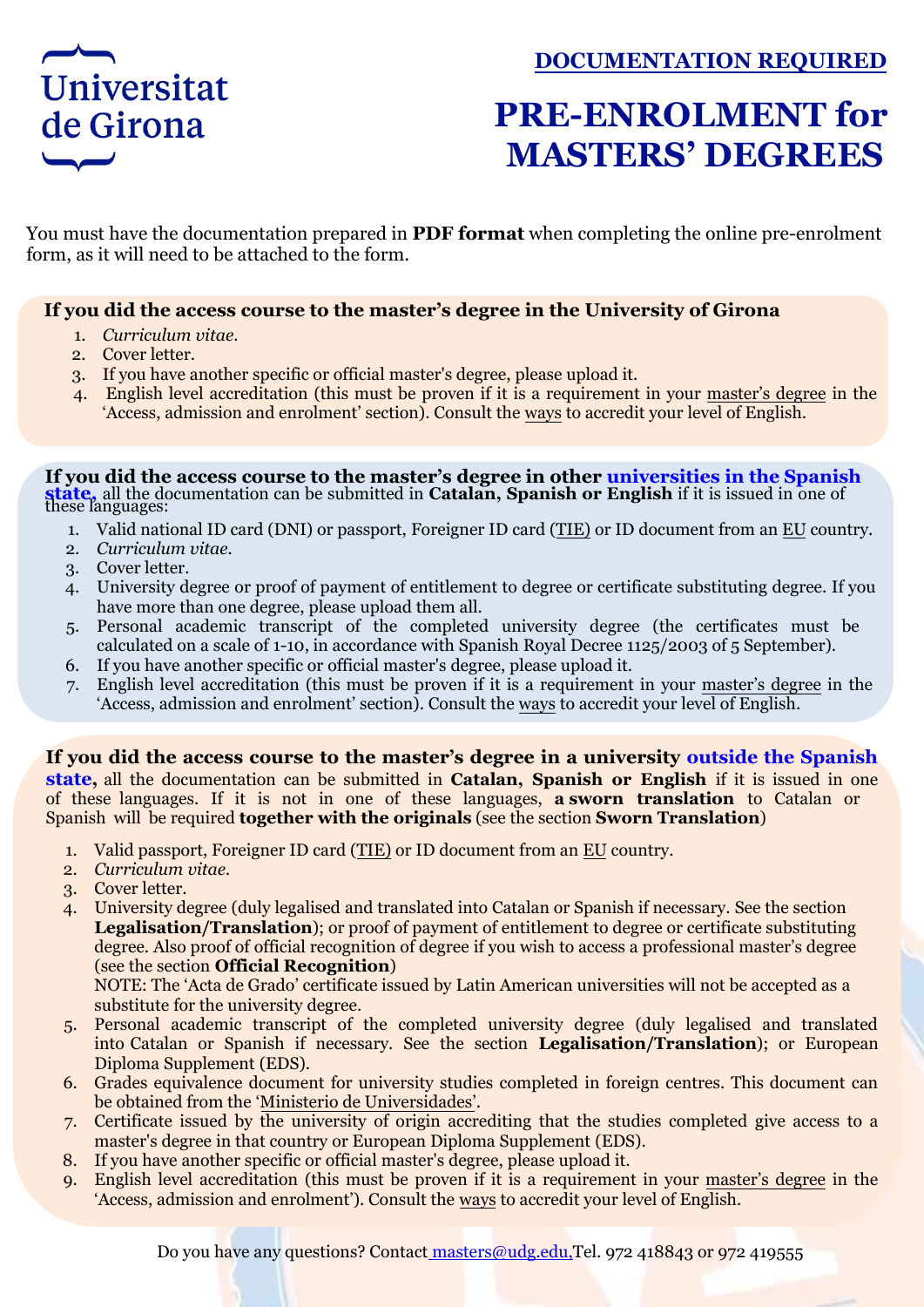**LEGALISATION of DOCUMENTATION** (university degree and personal academic transcript) for the PRE-ENROLMENT in UNIVERSITY MASTER'S DEGREE in the UNIVERSITY of GIRONA

In general, **legalisation** consists of recognising the signature of the education authority that issues the original document. The **university degree** and the **personal academic transcript** need to be legalised:

#### **A) DO NOT LEGALISE**

Legalisation of the documents issued in [EU](https://europa.eu/european-union/about-eu/countries_es) member states or signatory countries of the European Economic Area (Norway, Iceland and Liechtenstein) is not necessary. It is also not necessary in Switzerland, due to the bilateral agreement with the EU.

#### **B)APOSTILLE**

[If the degree and personal academic transcript are issued by a country that has signed the](https://www.hcch.net/es/instruments/conventions/authorities1/?cid=41) **Hague Agreement,** the unique legalisation or apostille issued by the relevant authorities of the country is sufficient.

#### **C) DIPLOMATIC LEGALISATION**

For all other countries, the two documents will require diplomatic legalisation. This means that the **university degree** and the **academic transcript will need to be stamped** by the following entities:

Present the original documents to the **MINISTRY OF EDUCATION** of your country to accredit the signatures on these documents. In some countries, such as Japan and Brazil, they are accredited by the universities themselves.

Then the documents need to be presented to the **MINISTRY OF FOREIGN AFFAIRS** of your country to perform the following legalisation stage.

Finally, the documents must be presented to the **DIPLOMATIC representative** or **CONSULATE of SPAIN** in the country of issuance to approve the legalisation signature of the Ministry of Foreign Affairs.

**In the case of having to legalise the university degree and the academic transcript,** the **SWORN TRANSLATION** will have to be done **AFTER** the legalisation. Upon enrolment, the **original** legalised documentation must be submitted to the academic secretariat of your faculty (it is NOT necessary at the time of pre-enrolment).

## **SWORN TRANSLATION of the DOCUMENTATION** (university degree and personal academic transcript)

NOTE: If your original documentation is issued by your university of origin in **Catalan, Spanish** or **English**, it does NOT need to be translated. If you have to translate your university degree and personal academic transcript, please do it **AFTER** the legalisation.

**How do you do the sworn translation to Catalan or Spanish?** With a sworn translator, duly authorised or registered. See:

a) The **list** [of sworn translators and interpreters](http://www.exteriores.gob.es/Portal/es/ServiciosAlCiudadano/Documents/Listado%20actualizado.pdf) appointed by the Ministry of Foreign Affairs and Cooperation.

b) The **registry** [of sworn translators and interpreters](http://llengua.gencat.cat/ca/serveis/acreditacio_coneixements/traduccio_i_interpretacio_jurades/registre_de_traductors_i_interprets_jurats) of the Directorate-General for Language Policy of the Generalitat Government of Catalonia.

The sworn translation must be stamped and bear the registration number of the translator.